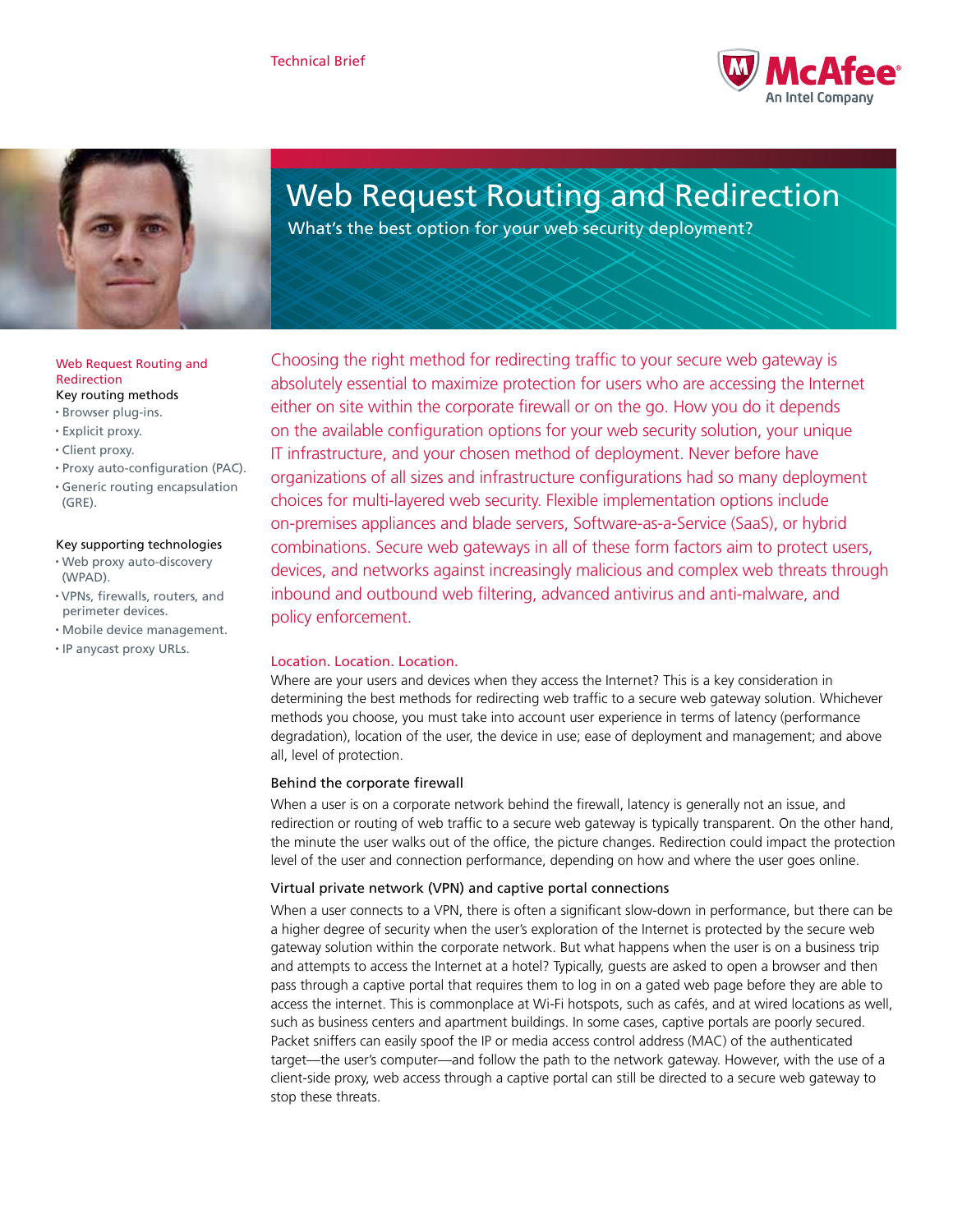## Off network, on a mobile device

And last, but not least, there are mobile devices—laptops, smartphones, and tablets. What redirection methods can you use to prevent Internet threats originating on these devices from entering the corporate network? What if you want to enforce certain policies and monitor Internet usage, just as you would with any other corporate workstation? Regardless of location or device, the choice of how you route users to your secure web gateway can have a direct impact on the security posture of your business and employee productivity.

## Redirection Methods

Let's try to address this challenge by exploring some of the most widely used mechanisms for routing web traffic to a secure web gateway solution by taking a look at their capabilities, advantages, and limitations.

#### Browser plug-ins

Browser plug-ins are applications or programs that extend the capabilities of your browser. Browser plug-ins supplied by some vendors are a simple method of redirecting web traffic to gateway solutions.

However, there are a number of user experience and security issues that arise from their implementation:

- Some of these plugins are visible to users, which means that they may be easy to bypass or uninstall by those who are technology savvy. In most cases, the bypass is as simple as running an unsupported browser from the device itself or even from a USB drive.
- • Certain browsers, like Firefox, are ideal for handling add-ons, but with others, like Internet Explorer, plug-in implementation may be more challenging and time-consuming for the administrator.
- • Browser plug-ins have full access to users' browsers, clearly seeing content that is sent over HTTPS. Attackers, of course, are well aware of this and could easily deceive users into downloading malicious programs in the guise of legitimate web security plug-ins that can gain access to user surfing data, logins, and passwords sent over unencrypted channels.
- • Skype and other applications that connect to the Internet directly are not covered by many plug-ins, completely bypassing the security solution.

While browser plug-ins are a simple and convenient method of redirection, plug-in software running in the browser could inherently slow down the performance of the browser by adding extra processing load, degrading aspects of the browsing experience.

#### Explicit proxy

Using an explicit proxy, devices are configured so that they direct web traffic to a secure web gateway, which is usually deployed behind a firewall. Setting up an explicit proxy involves configuring each client browser to point to a specific proxy, like a secure web gateway solution. Explicit proxy deployments are typically done manually.

A major disadvantage of using explicit proxies is that users can disable the settings and bypass the proxy. The process of setting up an explicit proxy is time-consuming for IT, so it may not be the best option for far-reaching, complex corporate networks, but it might do just fine for a small business.

#### Client proxy

A new development in the security industry is the client proxy, which solves some of the major issues mentioned thus far. Client proxies use agents to redirect web traffic from laptops, regardless of where they are located. Client proxies can be location-aware; for example, they recognize when a laptop is inside the corporate network, connected via VPN, or outside the network.

The client proxy should work transparently—so there's no user interaction. When the user and device are inside the corporate network, the client proxy will stand down and not re-route the web traffic to something other than what has been configured on the network and will allow traffic to route through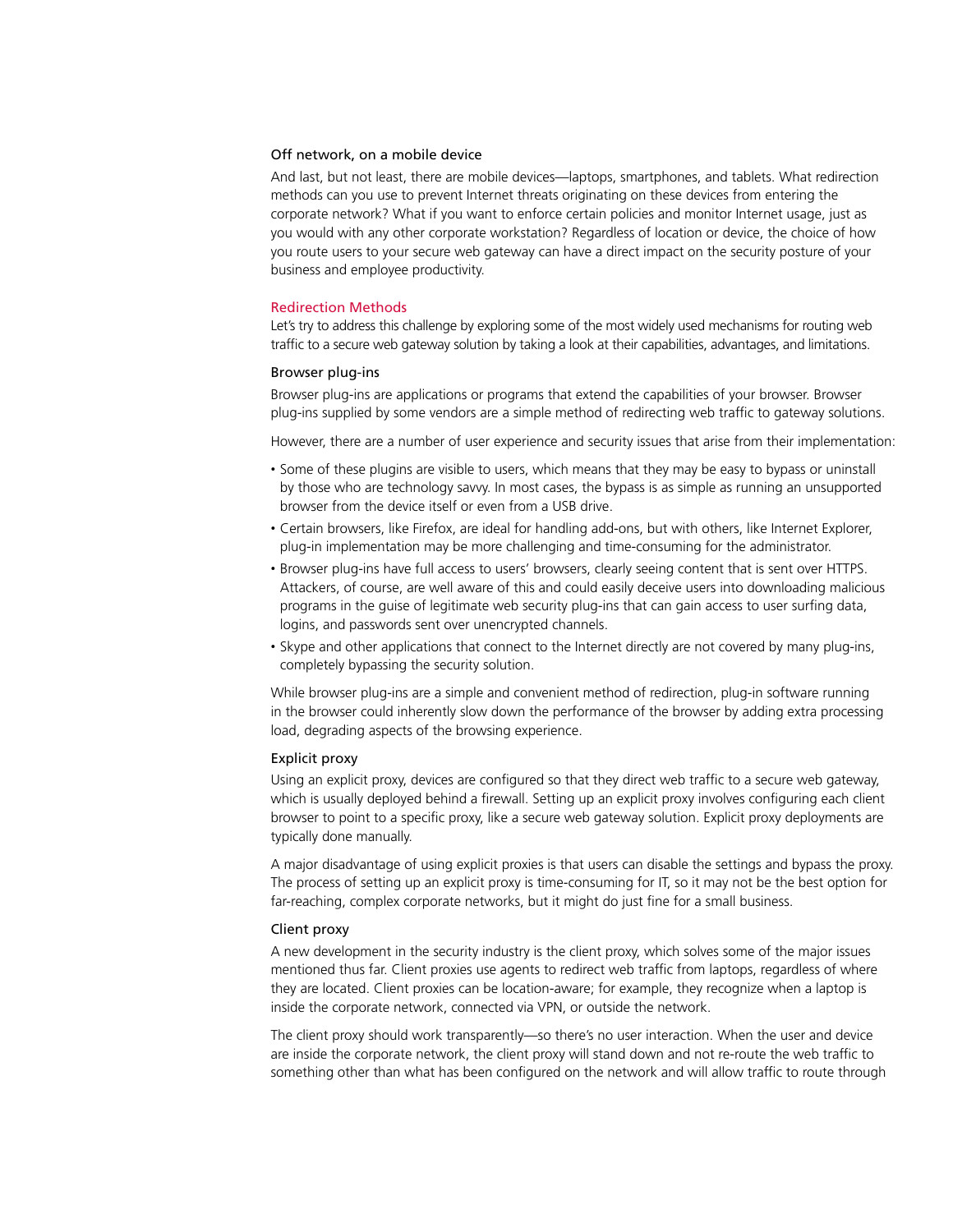an on-premises secure web gateway. When the user is outside the network, the client-proxy can utilize encrypted metadata to identify the user without requiring the user to authenticate. Then it will intelligently route to the cloud-based secure web gateway, if such a solution has been deployed. This solution may also allow you to define certain policies, such as bypass lists of safe domains, addresses, and ports that users can connect to directly without redirection, and block lists, such as unauthorized browsers, URLs, or applications. This type of solution also works well in a captive portal environment once the user logs in and establishes a connection.



Figure 1. Typical off-network user routing with a client proxy.

Administrators typically deploy this type of solution with a centralized security management system. And since the user cannot disable it easily, it's relatively tamperproof. Another advantage of the client proxy is that it works with multiple layers of network traffic—including applications, such as Skype, Hulu, or IM clients—not just browser traffic.

# Proxy auto-configuration

A method that simplifies administration and reduces the burden on IT, proxy auto-configuration (PAC) files can be hosted on the network or live on the client to redirect traffic to the secure web gateway. A built-in JavaScript function in the PAC file defines settings for finding the appropriate proxy for particular web addresses—a valuable feature in a complex corporate network with multiple proxies or gateway appliances.

The great benefit of PAC files is that they can be easily pushed out over the network, and browser settings can be controlled centrally by IT administrators. PAC files also feature automatic detection, which when turned on, automatically configures the browser to direct web traffic to the assigned proxy without the need to customize each and every browser for each and every user. For example, if a user downloads an updated version of a browser from the Internet, PAC files automatically configure the user's browser. PAC files also allow IT administrators to configure browsers to bypass redirection for URLs that do not need to be accessed through a proxy, such as a corporate intranet. PAC implementations are used for on-premises, SaaS, or hybrid secure web gateway configurations.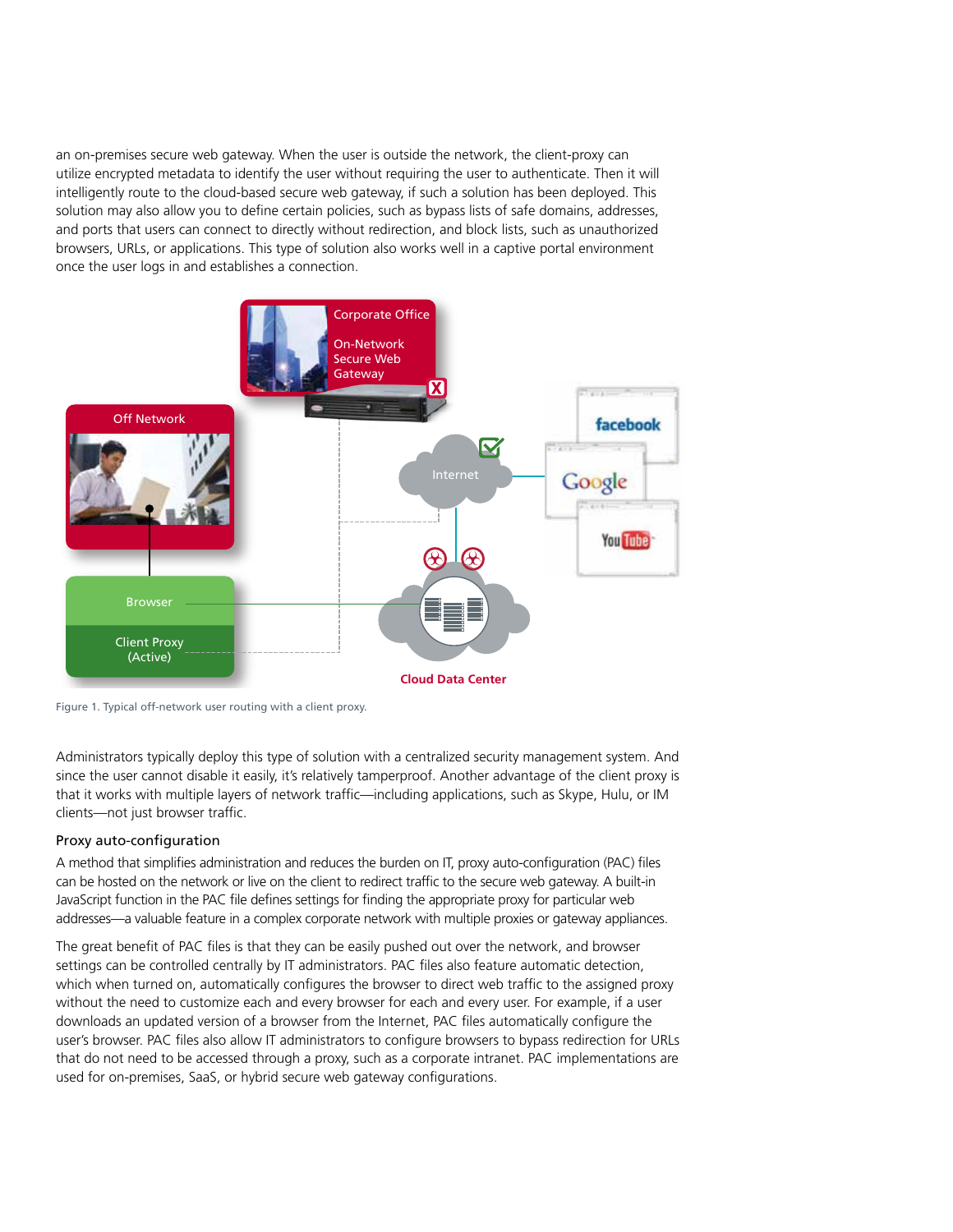#### Generic routing encapsulation

Generic routing encapsulation (GRE) is a protocol that acts as an "envelope," encapsulating packets of network traffic and carrying them over an IP network to their destinations. The packets within the envelope are not parsed by IP routers—only the outer packet or "envelope" is parsed as it moves along to its endpoint. When the endpoint is reached, the GRE envelope is removed and the payload is sent to its final destination.

With GRE, the connection must be built at the main router and the endpoint. This endpoint knows about the path to the router and its IP address. The only level of security to protect the actual data packets is the password/validation word used to authenticate the tunnel. Packets travelling inside a GRE tunnel are not encrypted, as GRE does not encrypt the tunnel but only encapsulates it with a GRE header (the "envelope").

If you require data protection at your organization, Internet Protocol Security (IPSec) must be configured to provide data confidentiality—and then a GRE tunnel can be transformed into a secure VPN GRE tunnel. While one might think that a GRE IPSec tunnel between two routers is similar to a site-to-site IPSec VPN (crypto), it is not. The key difference is that GRE tunnels allow multi-cast packets to traverse the tunnel, whereas IPSec VPN does not support multi-cast packets. In large networks where routing protocols such as OSPF and EIGRP are necessary, GRE tunnels are a legitimate option. In addition, GRE tunnels are relatively easy to configure, so most administrators prefer to use GRE rather than IPSec VPN.

## Supporting Technologies

Routing web traffic to a secure web gateway can be a complex task. This next section explores additional mechanisms, which, while not required, can help optimize your configuration.

## Web Proxy Autodiscovery (WPAD) protocol

The WPAD protocol used widely in enterprise networks, is designed to help browsers or streaming media applications on Microsoft Windows (or any system that supports proxy servers) discover which proxy server to use for HTTP(S) web traffic. WPAD enhances the user experience, significantly speeding up the process of establishing a connection with URLs because it caches popular web pages and stores them on a proxy so that clients don't have to travel through the network to access a particular page.

WPAD uses a variety of different methods to connect to the appropriate proxy, regardless of whether the user is on or off network. It starts with Dynamic Host Configuration Protocol (DHCP). If that doesn't work, it uses Service Location Protocol (SLP) to find proxies within an enterprise network. And if that proves unsuccessful, it searches through domain name system (DNS) records. When the proxy is discovered, WPAD automatically connects to that location for web requests.

While WPAD reduces latency, especially in a corporate setting, it has its vulnerabilities. Improper configuration of WPAD can open the door to man-in-the middle attacks, which can easily exploit WPAD by using legitimate penetration testing tools to redirect web traffic to malicious proxies.

Let's take a closer look at a WPAD man-in-the middle attack from a network security monitoring perspective.



Figure 2. Man-in-the-middle attack exploiting WPAD.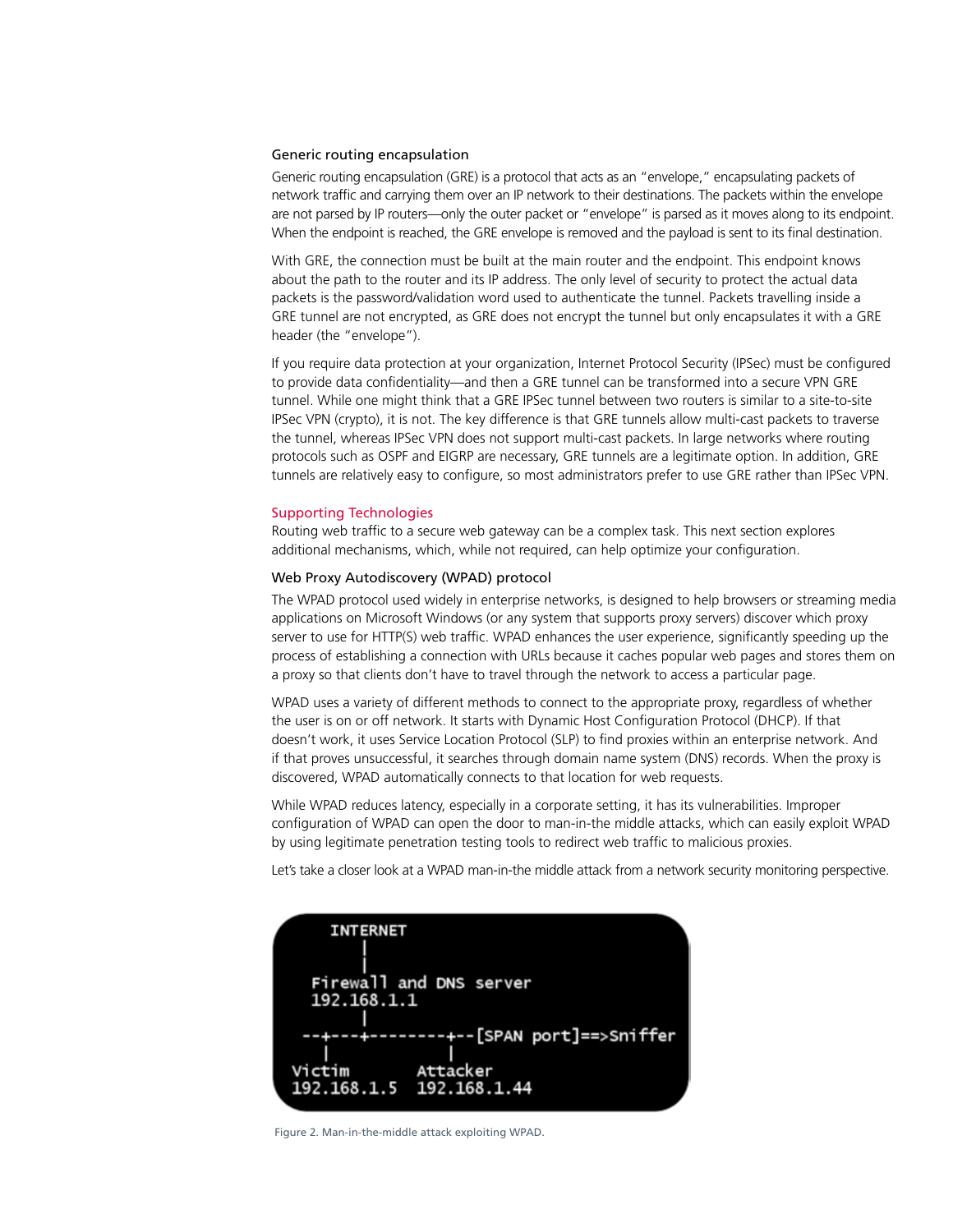The attacker and the victim above are connected to the same LAN, which is a typical scenario when users connect to the Internet at airports, conference centers, or hotels. All traffic from the local network is also captured by a sniffer via a monitor/SPAN port. The attacker machine is running Backtrack Linux, which contains Metasploit, a legitimate penetration testing tool often used by hackers.

These are the steps cybercriminals follow to mount the attack:

- 1. Metasploit is updated to the latest version, which contains the WPAD module.
- 2. Metasploit's command line tool "msfconsole" is initiated.
- 3. NetBIOS Name Service (NBNS) responses for WPAD are spoofed.
- 4. The WPAD module is set up to fool clients into using the attacker machine as web proxy.

Clients on the local network with WPAD configured will now try to use the attacker's machine as proxy for HTTP and HTTPS traffic. The attacker will then proxy all outgoing web traffic via TCP port.

Administrators need to exercise strict control over WPAD domains. If there is no WPAD configuration for an organization, users who request web pages and content will be redirected to external locations that have the next WPAD site in the domain hierarchy and use that for its configuration. This could have potentially extreme negative consequences. For example, hackers could register for a WPAD subdomain for a particular country and perform man-in-the-middle attacks on much of that country's Internet traffic by setting themselves as a proxy for all traffic. The other downside of WPAD, is that it executes JavaScript files—even potentially malicious ones—on all users' browsers, even if JavaScript has been disabled.

## VPNs, firewalls, routers, and perimeter devices

Enterprise VPNs are used to redirect Internet traffic to a secure web gateway solution through an IPSec tunnel. A big advantage is that the enterprise VPN can be configured to forward traffic from all ports so that it can be analyzed for malware. This type of scenario is particularly effective in a shared infrastructure environment with multiple IP addresses redirecting to the secure web gateway.

The major drawback with this type of routing is that when failover occurs and processes have to be switched to a redundant or alternative server or network, some latency can be introduced. In addition, in environments like branch offices that may have a variety of routers from different vendors, support may be an issue, as each implementation may be different.

## Mobile device management

Smartphones have been embraced widely by business and educational institutions for everyday productivity, computing, and communication. Different technologies are needed to secure Internet usage and ensure proper redirection on corporate-issued or other managed devices such as school-owned smartphones than on laptops and desktops.

Mobile device management solutions, a recent development in the security industry, help organizations apply policies and guarantee that Internet connectivity for smartphones has corporate policy enforced on the device, including redirection to a secure web gateway solution, regardless of the location of the user. Many of these work for on-premises, SaaS, and hybrid deployments. PAC, a browser-based proxy, or a VPN profile needs to be downloaded to smartphones that connect to a corporate network.

Mobile device management available from some security vendors can easily deploy and update the software transparently.

## IP Anycast Proxy URL

More of an optimization than a routing mechanism in itself, an IP Anycast Proxy URL can be viewed as a supplemental technology to minimize latency for users who are already set up with one of the routing mechanisms already discussed. This technology, which is used primarily in SaaS deployments, sends Internet requests to the nearest node or nearest data center in the network topology.